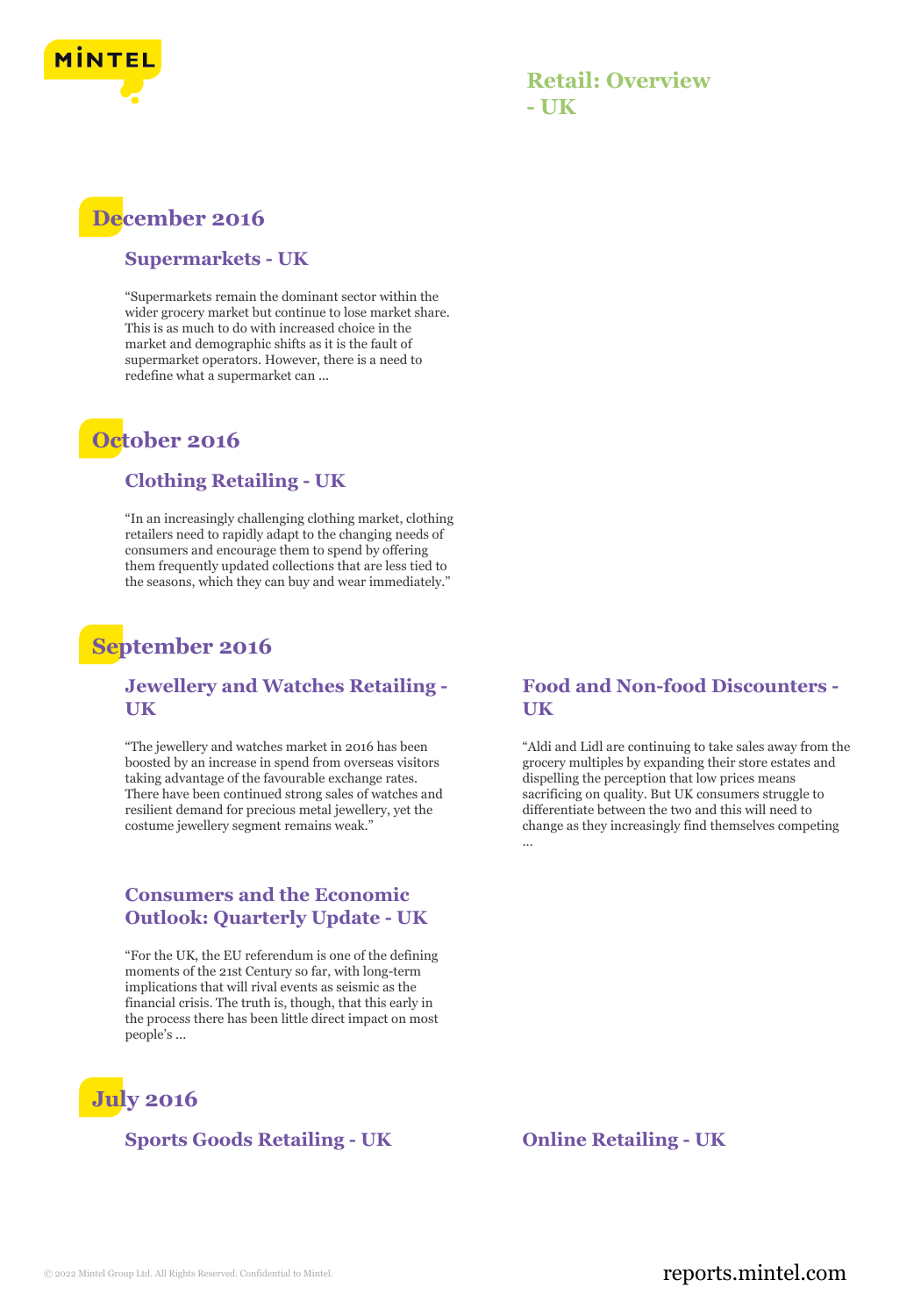

## **Retail: Overview - UK**

"The sports goods market continues to grow at an exceptional level. Driven by a rising interest in health and wellness amongst young consumers, the athleisure trend is dominating the sector. The success of the market has seen increasing levels of competition from non-specialists and more than ever retailers need to ...

## **Furniture Retailing - UK**

"There are many retail multiples, including Oak Furniture Land, DFS and ScS, which are growing sales of furniture, helped by a combination of new store openings and online developments. And many that began as online pureplays are discovering the value of opening shops as well. The lessons of the recent ...

# **June 2016**

#### **Garden Products Retailing - UK**

"Competition in garden retailing is intensifying as merger and acquisition activity is reshaping the specialist and DIY sectors, creating large multiple chains in an industry which as recently as 10 years ago was dominated by independent companies and small chains. The nature of specialist retailing is also changing with major ...

# **May 2016**

#### **DIY Retailing - UK**

"The UK DIY market remains challenging with growth in consumer spending slowing and retail sales through the specialists going into decline. Quality and staff expertise are key points of difference for the specialists, but they need to find a way to bring this closer to the everyday lives of consumers ...

# **April 2016**

#### **Department Stores - UK**

"Department stores have reinvented themselves. They have become destination stores for younger customers offering aspirational brands, complemented by great own brands. The best department stores recognise that a "We tend to lose sight of the fact that online retailing is still very young. Ten years ago it took less than 3% of all retail sales. Everyone involved has been on a very sharp learning curve and the rise in online sales seems inexorable. But it isn't. We think ...

#### **Footwear Retailing - UK**

"Personalisation has become a big trend in the footwear sector, with consumers increasingly interested in being able to customise their shoes. Giving customers the option to create their own bespoke product provides an opportunity for retailers to drive sales of full-priced items<sup>'</sup>

### **Consumers and the Economic Outlook: Quarterly Update - UK**

"Mintel's consumer confidence data shows that the economy only has, at best, an indirect impact on sentiment. When the UK economy was outperforming most of its peers, many people were still pretty wary. However, in 2016 sentiment has continued to trend upwards, despite disappointing growth in the economy as a ...

### **Convenience Stores - UK**

"Consumers are increasingly looking for convenience in all aspects of their grocery buying habits. That is why we have seen a shift to more fluid grocery shopping habits with consumers, particularly younger consumers,

## © 2022 Mintel Group Ltd. All Rights Reserved. Confidential to Mintel.  $\blacksquare$  reports.mintel.com